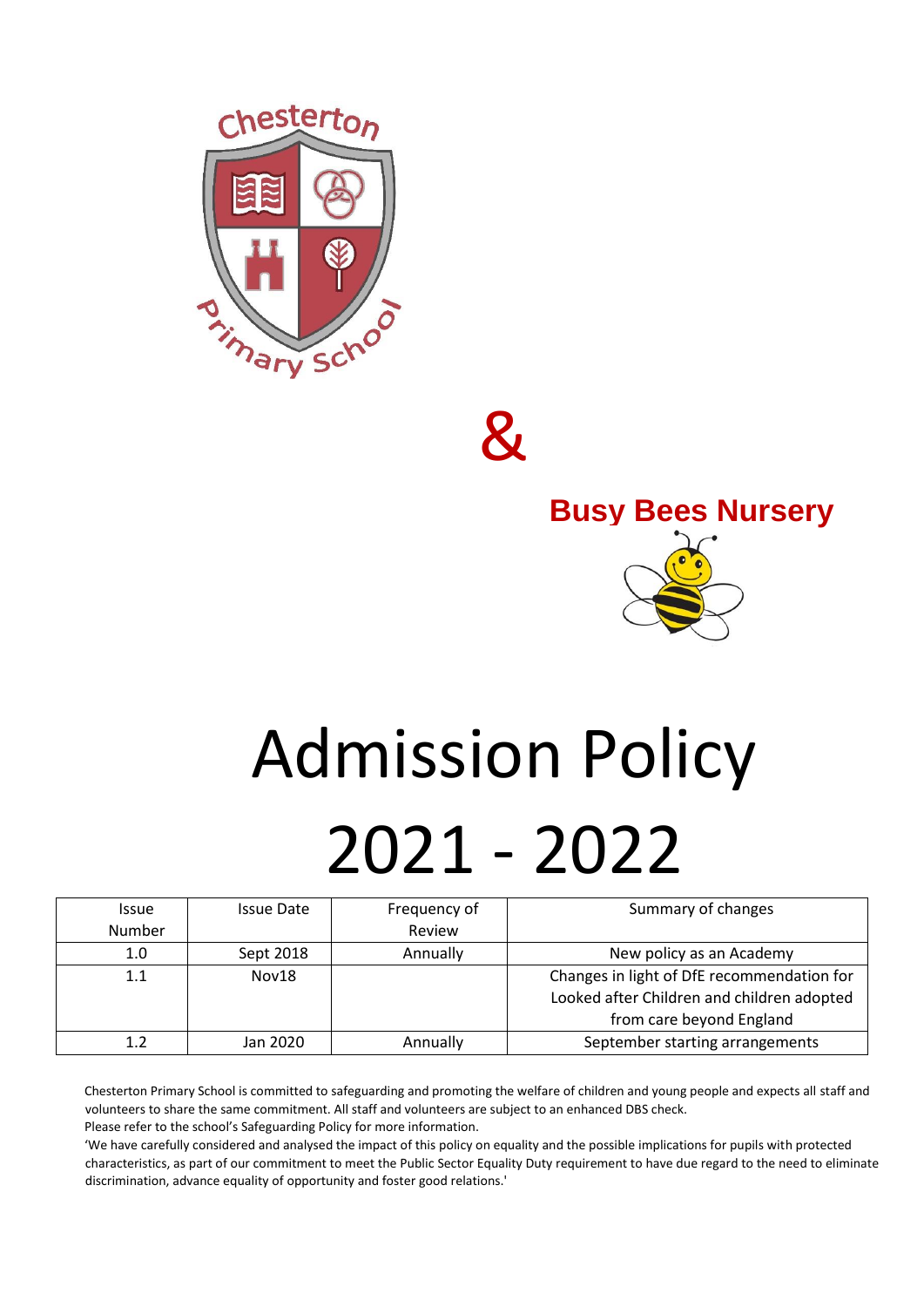## **Reception Year Starting School**

Children are usually admitted to our schools in the reception class in the September prior to their fifth birthday.

The school has a Pupil Admission Number (PAN) of 30. This means that 30 children start school in a year group and each year group (cohort) has 30 children in and when two cohorts are split between classes, there are usually 30 children in the class.

Gloucestershire County Council admission's team will deal with all the applications for places at our schools for reception children. Please use the following link to the school admissions page and links to the admissions forms. [https://www.gloucestershire.gov.uk/education-and-learning/school-admissions/apply](https://www.gloucestershire.gov.uk/education-and-learning/school-admissions/apply-for-a-primary-or-infant-school-place/)[for-a-primaryor-infant-school-place/](https://www.gloucestershire.gov.uk/education-and-learning/school-admissions/apply-for-a-primary-or-infant-school-place/)

## **Settling in**

The usual admission arrangements are for all the reception children to begin school full time from the first day of term 1.We make sure that all reception children have a Year 6 buddy (Year 5 children will have meet them if they attend Busy Bees Nursery and/or on their pre-starting school visits) so that when they start school they have an older child for support at play times and lunch times. This relationship lasts all year and children have opportunities to read and sometimes work together.

### **Visits**

We welcome visits to the school. Parents who would like to visit the School or who are considering entering their children for admission are asked to get in touch with the Head teacher or Head of Early Years Foundation Stage who are always willing to show parents around and to answer any questions that they may have.

## **In Year admissions**

For applications which are made outside of the normal year of entry to the school, schools are responsible for offering places using the categories stated above and will inform parents their child/children have a place at the school. Please use the in-year admissions form on the above GCC website. Currently the Local Authority inform us when there is an in year admission request and we follow the normal Local Authority guidance for admission.

## **Oversubscription criteria**

Where applications for admission exceed the number of places available, the following criteria will be applied, in the order set out below, to decide which children to admit:

1. A 'looked after child' (1) or a child who was previously looked after but immediately after being looked after became subject to an adoption(2) child arrangements order (residency order) (3) or special guardianship order (4) including those who appear to the admission authority to have been in state care outside of England and ceased to be in state care as a result of being adopted.

(1) A 'looked after child' is a child who is (a) in the care of a local authority, or (b) being provided with accommodation by a local authority in the exercise of their social services functions (see the definition in Section 22(1) of the Children Act 1989) at the time of making an application to a school. In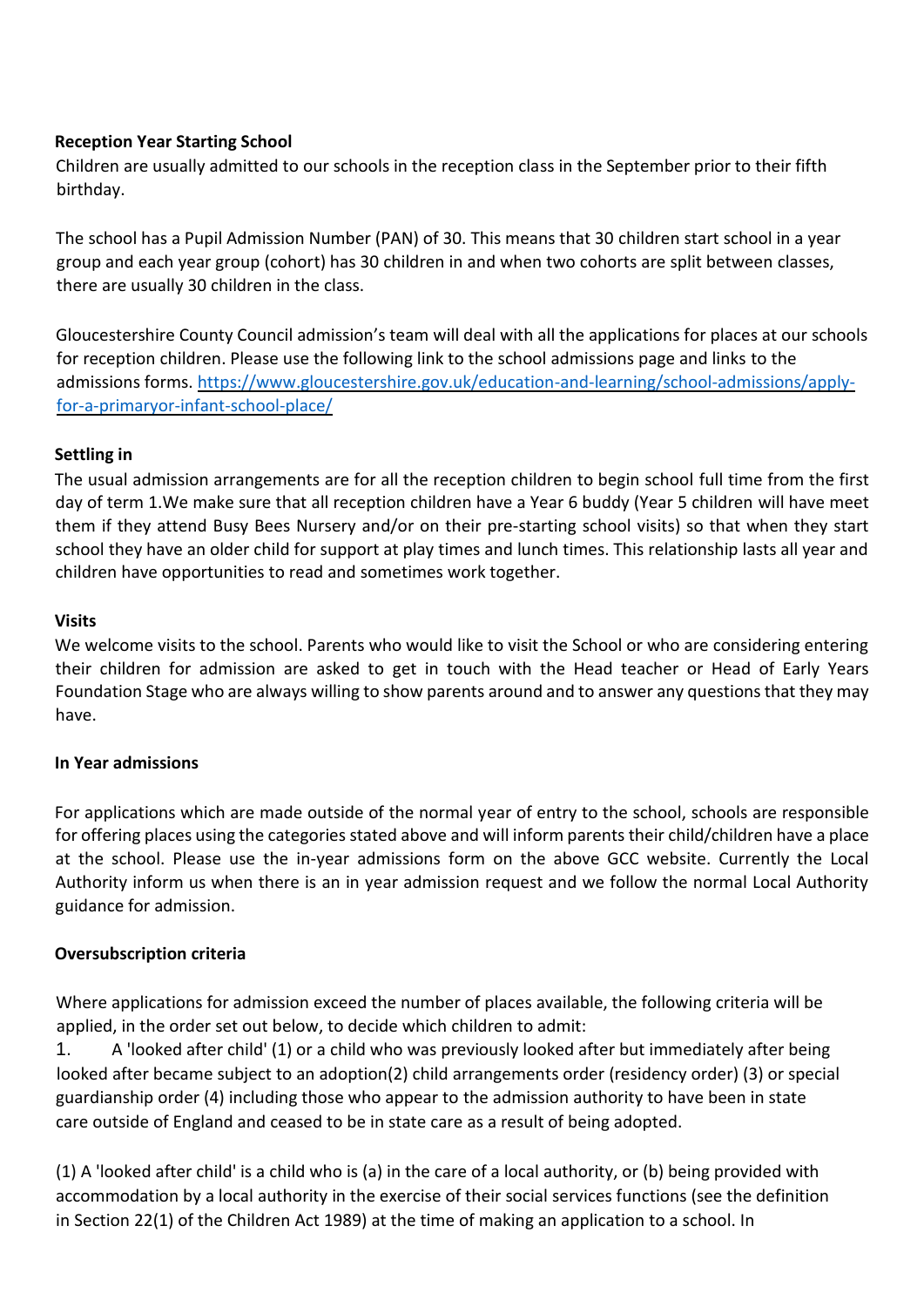Gloucestershire, such children are referred to as Children in Care.

(2) This includes children who were adopted under the Adoption Act 1976 (see section 12 adoption orders) and children who were adopted under the Adoption and Children's Act 2002 (see section 46 adoption orders).

(3) Under the provisions of s.12 of the Children and Families Act 2014.

(4) See Section 14A of the Children Act 1989 which defines a 'special guardianship order' as an order appointing one or more individuals to be a child's special guardian (or special guardians).

(5) A child is regarded as having been in state care outside of England if they were in the care of or were accommodated by a public authority, a religious organisation, or any other provider of care whose sole or main purpose is to benefit society.

2. Children who have siblings attending the school and who will continue to do so at the time of their admission. We use the Local Authority's standard definition of 'sibling': 'a brother or sister, half brother or sister, adopted brother or sister, step brother or sister, or the child of the parent/carer's partner as well as children who are brought together as a family by a same sex civil partnership. In every case, the child must be living in the same family unit at the same address, at the time of application.'

3. Pupils with the strongest geographical claim based on straight line distance proximity of the child's home - those living nearer being accorded priority. This link shows last distances offered for each school:

[https://www.gloucestershire.gov.uk/education-and-learning/school-admissions-schemecriteria](https://www.gloucestershire.gov.uk/education-and-learning/school-admissions-scheme-criteria-and-protocol/allocation-day-statistics-for-gloucestershire-schools/)[and-protocol/allocation-day-statistics-for-gloucestershire-schools/](https://www.gloucestershire.gov.uk/education-and-learning/school-admissions-scheme-criteria-and-protocol/allocation-day-statistics-for-gloucestershire-schools/)

# **Oversubscription**

In the event of oversubscription in any of the above criterion, places will be allocated to children with the strongest geographical claim, measured in a straight line from the Ordnance Survey Address Point of the child's home address (including flats) to Reception at the School, using the Local Authority's computerised measuring system, with those living closer to the school receiving the higher priority. If necessary, if two or more children live at a precise equitable distance from the school, a further tie-break of random allocation based on names being drawn in a lottery at a specified time by our admissions team will be applied, although we will endeavour to treat twins and children from multiple births jointly.

## **Appeals & waiting list**

If the school is oversubscribed a formal appeals procedure exists. Parents are invited to lodge an appeal in writing, addressed to the School, and their case will be heard by an independent Appeals Panel. We currently buy into the appeals process via GCC. The waiting list will be prioritised according to the school's oversubscription criteria above. GCC currently holds our waiting lists.

## **Education Health Care Plan**

Pupils with an Education Health Care Plan naming Chesterton Primary School will be offered a place prior to the oversubscription criteria being used to fill additional places at the School and, in the case of in-year admissions, even if the school is full.

## **Fair Access Protocols**

A vulnerable child within the Local Authority Protocols requiring a place in school will take precedent over any child on the waiting list.